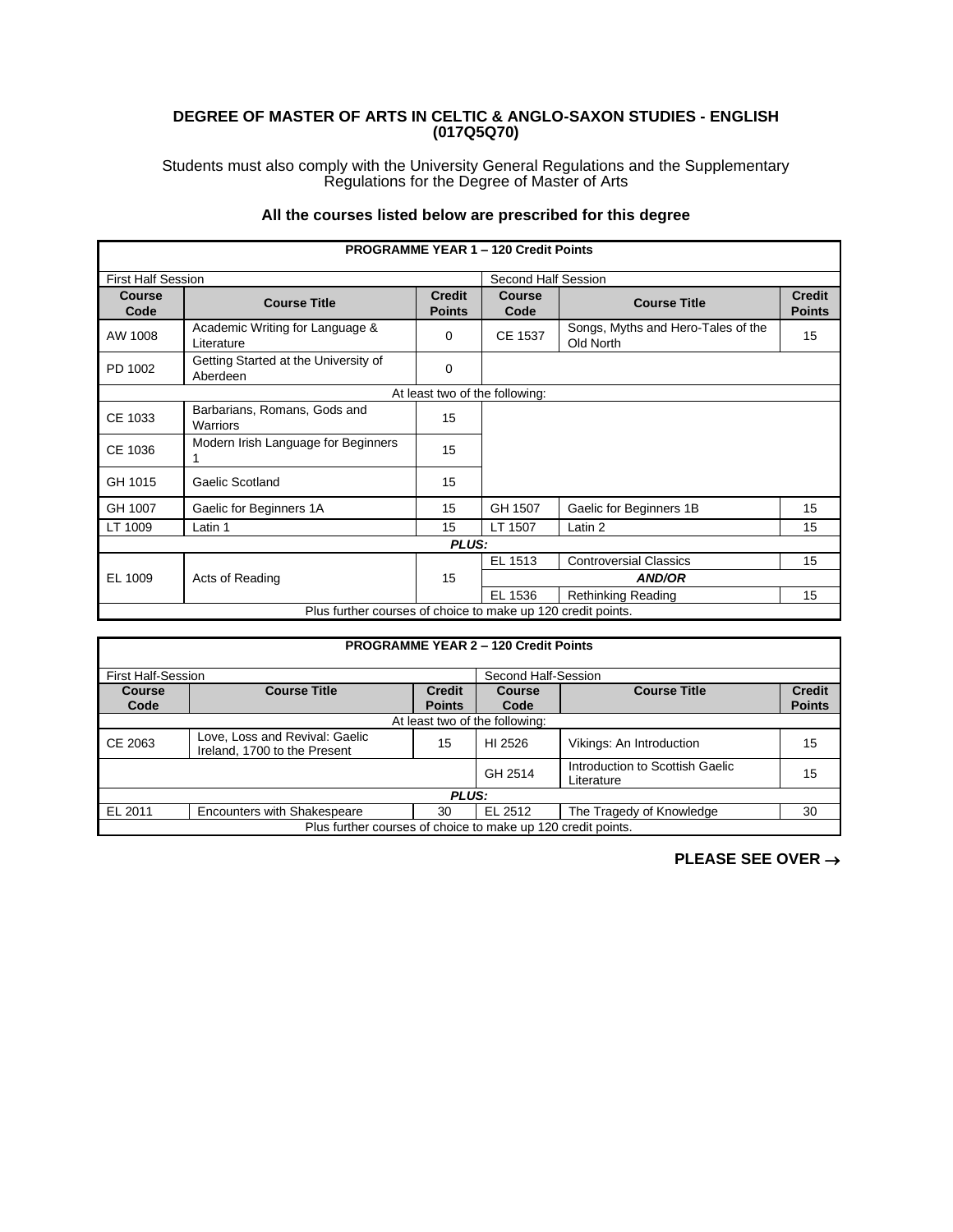|                           |                                                                                           |               | <b>PROGRAMME YEAR 3 - 120 Credit Points</b> |                                                             |               |
|---------------------------|-------------------------------------------------------------------------------------------|---------------|---------------------------------------------|-------------------------------------------------------------|---------------|
|                           |                                                                                           |               |                                             |                                                             |               |
| <b>First Half-Session</b> |                                                                                           |               | Second Half-Session                         |                                                             |               |
| <b>Course</b>             | <b>Course Title</b>                                                                       | <b>Credit</b> | Course                                      | <b>Course Title</b>                                         | <b>Credit</b> |
| Code                      |                                                                                           | <b>Points</b> | Code                                        |                                                             | <b>Points</b> |
|                           | 60 credit points of level 3 Celtic & Anglo Saxon courses from the table of courses below. |               |                                             |                                                             |               |
|                           | Plus two level 3 EL courses to be chosen from two of the groups below                     |               |                                             |                                                             |               |
|                           | Group 1: Renaissance/Medieval Literature courses:                                         |               |                                             |                                                             |               |
| EL 30CP                   | Page and Stage: Renaissance<br>Writings 1500-1600                                         | 30            | EL 35EH                                     | <b>Classical Epic</b>                                       | 30            |
|                           |                                                                                           |               | <b>EL 35DQ</b>                              | Sympathy for the Devil: Scottish<br><b>Short Stories</b>    | 30            |
|                           | Group 2: Romantic/Victorian Literature courses:                                           |               |                                             |                                                             |               |
| <b>EL 30XR</b>            | Romanticism                                                                               | 30            | <b>EL 350A</b>                              | Sympathy for the Devil: Scottish<br><b>Short Stories</b>    | 30            |
| <b>EL 30SB</b>            | Britain and the Nineteenth- Century<br>World                                              | 30            |                                             |                                                             |               |
|                           | Group 3: Contemporary/Modern Literature courses:                                          |               |                                             |                                                             |               |
| EL 30FF                   | Modernism: Make it New                                                                    | 30            | <b>EL 35KN</b>                              | <b>Haunted Texts</b>                                        | 30            |
| EL 30RD                   | American Voices: Self and Society,<br>1850-1930                                           | 30            | <b>EL 35UT</b>                              | Art and Atrocity: Representations of<br>Violence and Trauma | 30            |
| EL 30WC                   | Queer Times                                                                               | 30            |                                             |                                                             |               |
|                           |                                                                                           |               | Group 4: One course from the following:     |                                                             |               |
| EL 30UT                   | Art and Atrocity: Representations of<br>Violence and Trauma                               | 30            | <b>EL 35VC</b>                              | Fallen Women and Self-Made Men                              | 30            |
| EL 30YB                   | Creative Writing: Creativity and Craft                                                    | 30            | LN 3524                                     | <b>Stylistics</b>                                           | 30            |
|                           |                                                                                           |               | <b>FS 35ZB</b>                              | Landscapes of Film and Literature                           | 30            |

| <b>PROGRAMME YEAR 4 - 120 Credit Points</b>                                                                                          |                     |               |                                      |                             |               |
|--------------------------------------------------------------------------------------------------------------------------------------|---------------------|---------------|--------------------------------------|-----------------------------|---------------|
| <b>First Half-Session</b><br>Second Half-Session                                                                                     |                     |               |                                      |                             |               |
| <b>Course</b>                                                                                                                        | <b>Course Title</b> | <b>Credit</b> | <b>Course</b>                        | <b>Course Title</b>         | <b>Credit</b> |
| Code                                                                                                                                 |                     | points        | Code                                 |                             | points        |
|                                                                                                                                      |                     |               | <b>EITHER</b>                        | <b>English Dissertation</b> | 30            |
|                                                                                                                                      |                     |               | EL 4502                              |                             |               |
|                                                                                                                                      |                     | <b>OR</b>     | Dissertation in Celtic & Anglo Saxon | 30                          |               |
|                                                                                                                                      |                     |               | CE 4598                              | <b>Studies</b>              |               |
| Plus further course(s) of Level 4 Celtic & Anglo-Saxon Studies from the table of courses below to gain 60 credits in the discipline. |                     |               |                                      |                             |               |
| Plus level 4 English courses to make up 60 credits in the discipline.                                                                |                     |               |                                      |                             |               |

**PLEASE SEE OVER** →